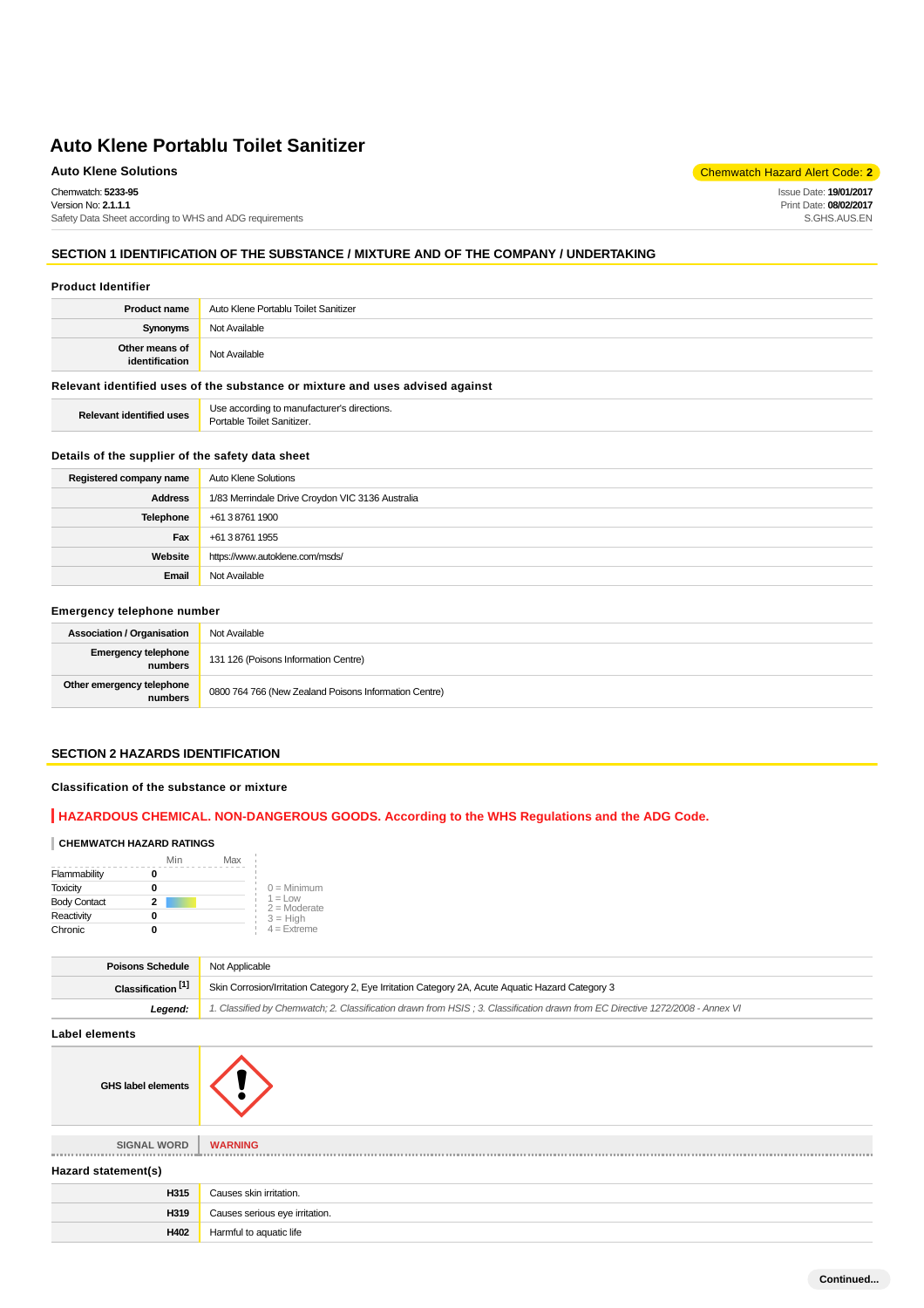## **Precautionary statement(s) Prevention**

| P273 | Avoid release to the environment.                                          |
|------|----------------------------------------------------------------------------|
| P280 | Wear protective gloves/protective clothing/eye protection/face protection. |
|      |                                                                            |

## **Precautionary statement(s) Response**

| P362           | Take off contaminated clothing and wash before reuse.                                                                            |  |
|----------------|----------------------------------------------------------------------------------------------------------------------------------|--|
| P305+P351+P338 | IF IN EYES: Rinse cautiously with water for several minutes. Remove contact lenses, if present and easy to do. Continue rinsing. |  |
| P337+P313      | If eye irritation persists: Get medical advice/attention.                                                                        |  |
| P302+P352      | IF ON SKIN: Wash with plenty of soap and water.                                                                                  |  |
| P332+P313      | If skin irritation occurs: Get medical advice/attention.                                                                         |  |

## **Precautionary statement(s) Storage**

Not Applicable

## **Precautionary statement(s) Disposal**

**P501** Dispose of contents/container in accordance with local regulations.

# **SECTION 3 COMPOSITION / INFORMATION ON INGREDIENTS**

#### **Substances**

See section below for composition of Mixtures

#### **Mixtures**

| <b>CAS No</b> | %[weight] | Name                                    |
|---------------|-----------|-----------------------------------------|
| 139-07-1      | $<$ 10    | dodecyl dimethylbenzylammonium chloride |
| 111-30-8      | $<$ 5     | qlutaraldehyde                          |
| Not Available | <1        | blue dye                                |
| 119-36-8      | <1        | methyl salicylate                       |
| 7732-18-5     | >60       | water                                   |

## **SECTION 4 FIRST AID MEASURES**

#### **Description of first aid measures**

| If this product comes in contact with the eyes:<br>• Wash out immediately with fresh running water.<br>Ensure complete irrigation of the eye by keeping eyelids apart and away from eye and moving the eyelids by occasionally lifting the upper and lower lids.<br>▶ Seek medical attention without delay; if pain persists or recurs seek medical attention.<br>► Removal of contact lenses after an eye injury should only be undertaken by skilled personnel. |
|-------------------------------------------------------------------------------------------------------------------------------------------------------------------------------------------------------------------------------------------------------------------------------------------------------------------------------------------------------------------------------------------------------------------------------------------------------------------|
| If skin contact occurs:<br>In mediately remove all contaminated clothing, including footwear.<br>Flush skin and hair with running water (and soap if available).<br>Seek medical attention in event of irritation.                                                                                                                                                                                                                                                |
| If fumes, aerosols or combustion products are inhaled remove from contaminated area.<br>Other measures are usually unnecessary.                                                                                                                                                                                                                                                                                                                                   |
| $\blacktriangleright$ Immediately give a glass of water.<br>First aid is not generally required. If in doubt, contact a Poisons Information Centre or a doctor.                                                                                                                                                                                                                                                                                                   |
|                                                                                                                                                                                                                                                                                                                                                                                                                                                                   |

#### **Indication of any immediate medical attention and special treatment needed**

Treat symptomatically.

## **SECTION 5 FIREFIGHTING MEASURES**

#### **Extinguishing media**

The product contains a substantial proportion of water, therefore there are no restrictions on the type of extinguishing media which may be used. Choice of extinguishing media should take into account surrounding areas.

Though the material is non-combustible, evaporation of water from the mixture, caused by the heat of nearby fire, may produce floating layers of combustible substances. In such an event consider:

- foam.
- dry chemical powder.
- carbon dioxide.

## **Special hazards arising from the substrate or mixture**

| Fire Incompatibility           | None known.                                                                                                                                                                                                                                                                                                                                            |  |
|--------------------------------|--------------------------------------------------------------------------------------------------------------------------------------------------------------------------------------------------------------------------------------------------------------------------------------------------------------------------------------------------------|--|
| <b>Advice for firefighters</b> |                                                                                                                                                                                                                                                                                                                                                        |  |
| <b>Fire Fighting</b>           | Alert Fire Brigade and tell them location and nature of hazard.<br>• Wear breathing apparatus plus protective gloves in the event of a fire.<br>▶ Prevent, by any means available, spillage from entering drains or water courses.<br>▶ Use fire fighting procedures suitable for surrounding area.<br>DO NOT approach containers suspected to be hot. |  |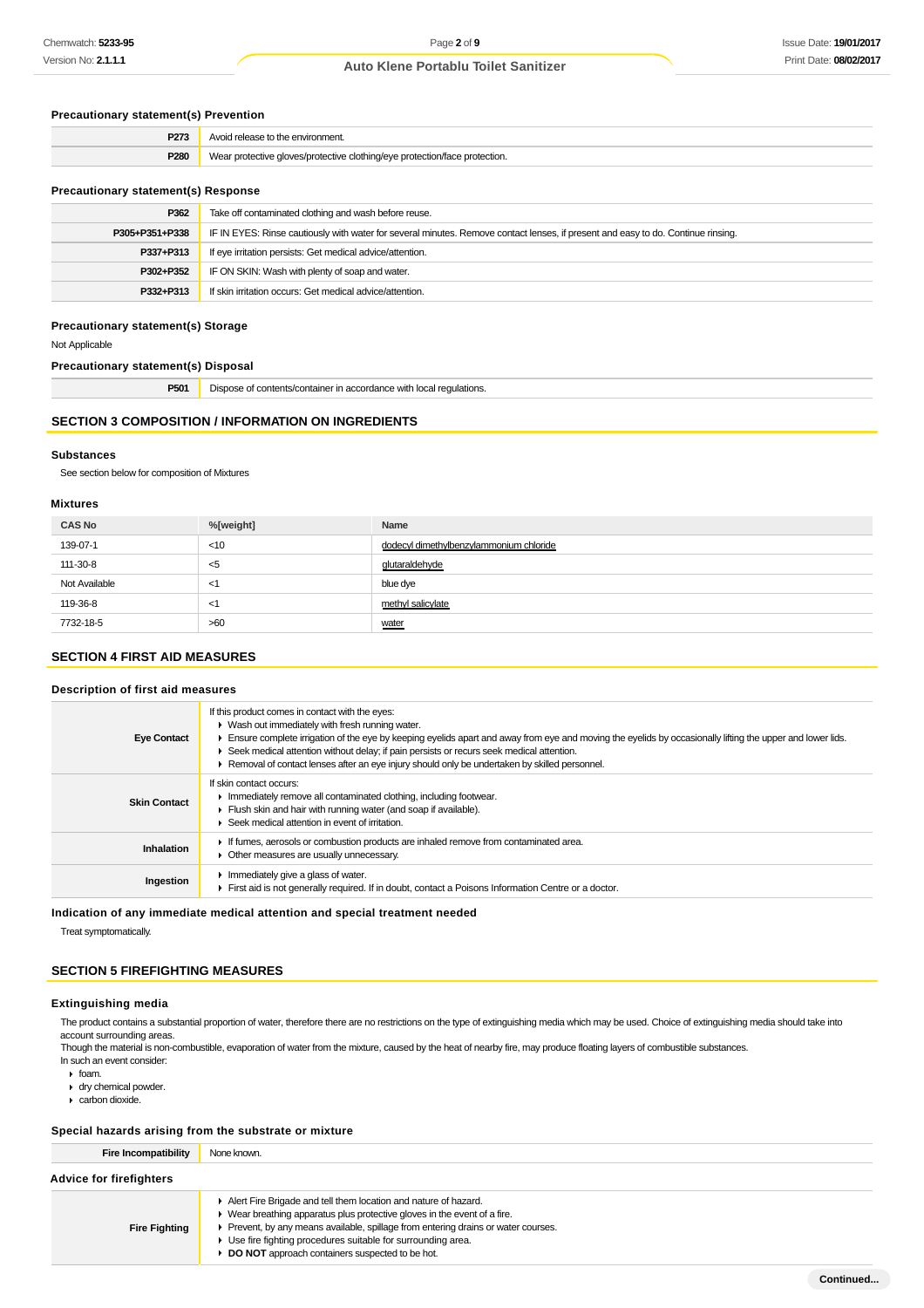|                              | • Cool fire exposed containers with water spray from a protected location.<br>If safe to do so, remove containers from path of fire.                                                                                                                                                                                                                                                                                         |
|------------------------------|------------------------------------------------------------------------------------------------------------------------------------------------------------------------------------------------------------------------------------------------------------------------------------------------------------------------------------------------------------------------------------------------------------------------------|
| <b>Fire/Explosion Hazard</b> | The material is not readily combustible under normal conditions.<br>► However, it will break down under fire conditions and the organic component may burn.<br>Not considered to be a significant fire risk.<br>Heat may cause expansion or decomposition with violent rupture of containers.<br>$\blacktriangleright$ Decomposes on heating and may produce toxic fumes of carbon monoxide (CO).<br>• May emit acrid smoke. |
|                              | Decomposes on heating and produces toxic fumes of:                                                                                                                                                                                                                                                                                                                                                                           |
|                              | carbon dioxide (CO2)                                                                                                                                                                                                                                                                                                                                                                                                         |
|                              | other pyrolysis products typical of burning organic material.                                                                                                                                                                                                                                                                                                                                                                |
|                              | May emit corrosive fumes.                                                                                                                                                                                                                                                                                                                                                                                                    |
| <b>HAZCHEM</b>               | Not Applicable                                                                                                                                                                                                                                                                                                                                                                                                               |

## **SECTION 6 ACCIDENTAL RELEASE MEASURES**

#### **Personal precautions, protective equipment and emergency procedures**

See section 8

## **Environmental precautions**

See section 12

#### **Methods and material for containment and cleaning up**

| <b>Minor Spills</b> | $\triangleright$ Clean up all spills immediately.<br>Avoid breathing vapours and contact with skin and eyes.<br>$\triangleright$ Control personal contact with the substance, by using protective equipment.<br>• Contain and absorb spill with sand, earth, inert material or vermiculite.<br>$\blacktriangleright$ Wipe up.<br>• Place in a suitable, labelled container for waste disposal. |
|---------------------|------------------------------------------------------------------------------------------------------------------------------------------------------------------------------------------------------------------------------------------------------------------------------------------------------------------------------------------------------------------------------------------------|
| <b>Major Spills</b> | Moderate hazard.<br>• Clear area of personnel and move upwind.<br>Alert Fire Brigade and tell them location and nature of hazard.<br>• Wear breathing apparatus plus protective gloves.<br>• Prevent, by any means available, spillage from entering drains or water course.<br>Stop leak if safe to do so.<br>Contain spill with sand, earth or vermiculite.                                  |

Personal Protective Equipment advice is contained in Section 8 of the SDS.

## **SECTION 7 HANDLING AND STORAGE**

#### **Precautions for safe handling**

| Safe handling     | DO NOT allow clothing wet with material to stay in contact with skin<br>Avoid all personal contact, including inhalation.<br>• Wear protective clothing when risk of exposure occurs.<br>$\blacktriangleright$ Use in a well-ventilated area.<br>▶ Prevent concentration in hollows and sumps.<br>DO NOT enter confined spaces until atmosphere has been checked.<br>• DO NOT allow material to contact humans, exposed food or food utensils.<br>Avoid contact with incompatible materials. |
|-------------------|----------------------------------------------------------------------------------------------------------------------------------------------------------------------------------------------------------------------------------------------------------------------------------------------------------------------------------------------------------------------------------------------------------------------------------------------------------------------------------------------|
| Other information | Store in original containers.<br>▶ Keep containers securely sealed.<br>Store in a cool, dry, well-ventilated area.<br>Store away from incompatible materials and foodstuff containers.<br>▶ Protect containers against physical damage and check regularly for leaks.<br>Observe manufacturer's storage and handling recommendations contained within this SDS.                                                                                                                              |

## **Conditions for safe storage, including any incompatibilities**

| Suitable container      | • Polyethylene or polypropylene container.<br>• Packing as recommended by manufacturer.<br>• Check all containers are clearly labelled and free from leaks. |
|-------------------------|-------------------------------------------------------------------------------------------------------------------------------------------------------------|
| Storage incompatibility | None known                                                                                                                                                  |

## **SECTION 8 EXPOSURE CONTROLS / PERSONAL PROTECTION**

## **Control parameters**

## **OCCUPATIONAL EXPOSURE LIMITS (OEL)**

## **INGREDIENT DATA**

| Source                       | nedien.        | <b>Material name</b> | <b>TWA</b>    | <b>STEL</b>   | Peak                                          | Notes |
|------------------------------|----------------|----------------------|---------------|---------------|-----------------------------------------------|-------|
| Australia Exposure Standards | dlutaraldehvde | utaraldehvde         | Not Available | Not Available | $0.41 \,\mathrm{mg/m}$ $3/0.1 \,\mathrm{ppm}$ | Ser   |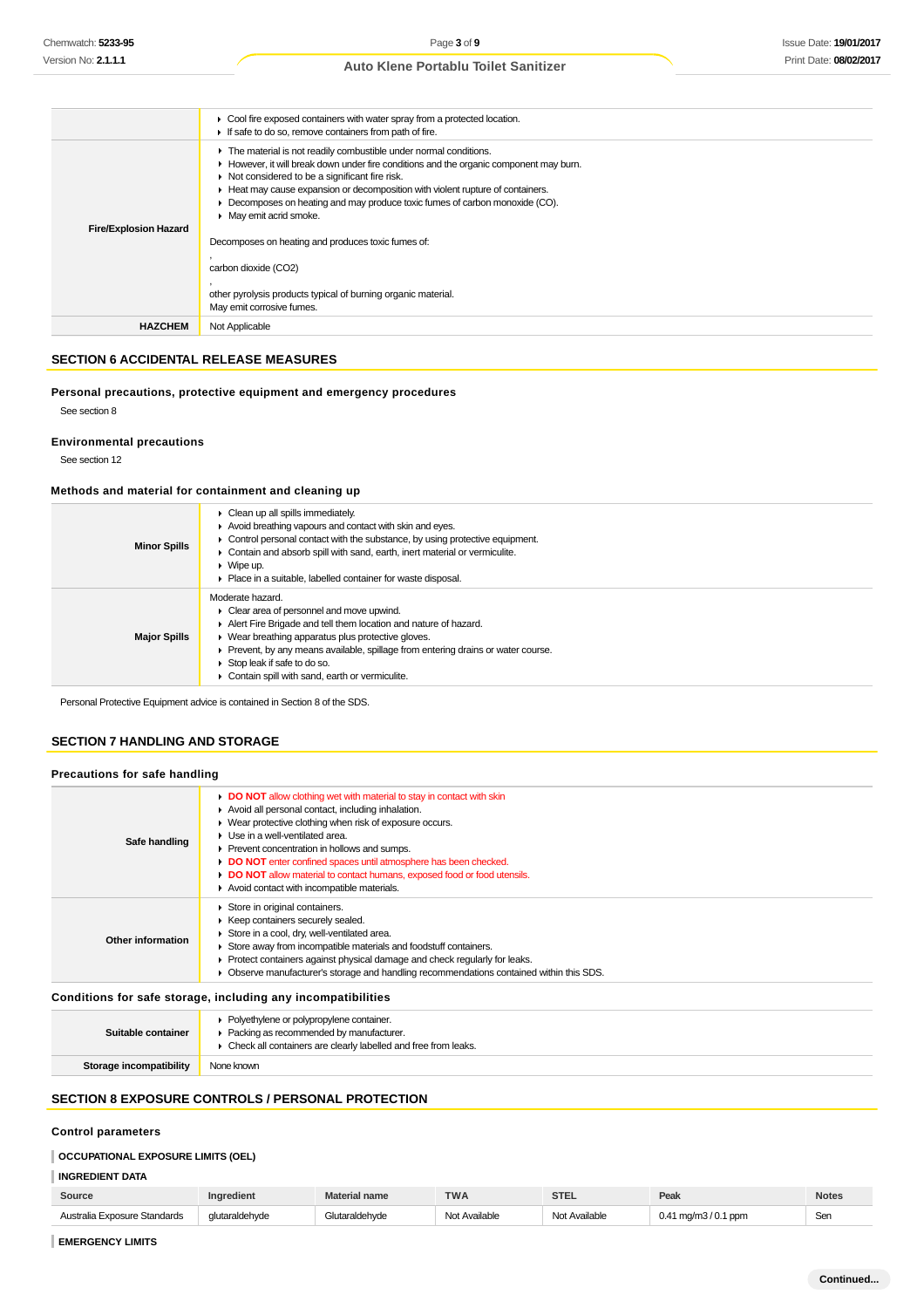| Ingredient                                    | <b>Material name</b> | TEEL-1        | TEEL-2              | TEEL-3        |
|-----------------------------------------------|----------------------|---------------|---------------------|---------------|
| glutaraldehyde                                | Gluteraldehyde       | Not Available | Not Available       | Not Available |
| methyl salicylate                             | Methyl salicylate    | 2.3 ppm       | 25 ppm              | 150 ppm       |
|                                               |                      |               |                     |               |
| Ingredient                                    | <b>Original IDLH</b> |               | <b>Revised IDLH</b> |               |
| dodecyl<br>dimethylbenzylammonium<br>chloride | Not Available        |               | Not Available       |               |
| glutaraldehyde                                | Not Available        |               | Not Available       |               |
| blue dye                                      | Not Available        |               | Not Available       |               |
| methyl salicylate                             | Not Available        |               | Not Available       |               |
| water                                         | Not Available        |               | Not Available       |               |

#### **Exposure controls**

| Appropriate engineering<br>controls | Engineering controls are used to remove a hazard or place a barrier between the worker and the hazard. Well-designed engineering controls can be highly<br>effective in protecting workers and will typically be independent of worker interactions to provide this high level of protection.<br>The basic types of engineering controls are:<br>Process controls which involve changing the way a job activity or process is done to reduce the risk.<br>Enclosure and/or isolation of emission source which keeps a selected hazard "physically" away from the worker and ventilation that strategically "adds" and<br>"removes" air in the work environment. Ventilation can remove or dilute an air contaminant if designed properly. The design of a ventilation system must match<br>the particular process and chemical or contaminant in use.<br>Employers may need to use multiple types of controls to prevent employee overexposure. |
|-------------------------------------|-------------------------------------------------------------------------------------------------------------------------------------------------------------------------------------------------------------------------------------------------------------------------------------------------------------------------------------------------------------------------------------------------------------------------------------------------------------------------------------------------------------------------------------------------------------------------------------------------------------------------------------------------------------------------------------------------------------------------------------------------------------------------------------------------------------------------------------------------------------------------------------------------------------------------------------------------|
| <b>Personal protection</b>          |                                                                                                                                                                                                                                                                                                                                                                                                                                                                                                                                                                                                                                                                                                                                                                                                                                                                                                                                                 |
| Eye and face protection             | Safety glasses with side shields.<br>Chemical goggles.<br>► Contact lenses may pose a special hazard; soft contact lenses may absorb and concentrate irritants. A written policy document, describing the wearing of<br>lenses or restrictions on use, should be created for each workplace or task. This should include a review of lens absorption and adsorption for the class of<br>chemicals in use and an account of injury experience. Medical and first-aid personnel should be trained in their removal and suitable equipment should be<br>readily available. In the event of chemical exposure, begin eye irrigation immediately and remove contact lens as soon as practicable.                                                                                                                                                                                                                                                     |
| <b>Skin protection</b>              | See Hand protection below                                                                                                                                                                                                                                                                                                                                                                                                                                                                                                                                                                                                                                                                                                                                                                                                                                                                                                                       |
| Hands/feet protection               | ▶ Wear chemical protective gloves, e.g. PVC.<br>▶ Wear safety footwear or safety gumboots, e.g. Rubber<br>The selection of suitable gloves does not only depend on the material, but also on further marks of quality which vary from manufacturer to manufacturer. Where<br>the chemical is a preparation of several substances, the resistance of the glove material can not be calculated in advance and has therefore to be checked prior<br>to the application.<br>The exact break through time for substances has to be obtained from the manufacturer of the protective gloves and has to be observed when making a final<br>choice.<br>Personal hygiene is a key element of effective hand care. Gloves must only be worn on clean hands. After using gloves, hands should be washed and dried<br>thoroughly. Application of a non-perfumed moisturizer is recommended.                                                                 |
| <b>Body protection</b>              | See Other protection below                                                                                                                                                                                                                                                                                                                                                                                                                                                                                                                                                                                                                                                                                                                                                                                                                                                                                                                      |
| Other protection                    | • Overalls.<br>P.V.C. apron.<br>▶ Barrier cream.<br>Skin cleansing cream.<br>$\blacktriangleright$ Eye wash unit.                                                                                                                                                                                                                                                                                                                                                                                                                                                                                                                                                                                                                                                                                                                                                                                                                               |
| <b>Thermal hazards</b>              | Not Available                                                                                                                                                                                                                                                                                                                                                                                                                                                                                                                                                                                                                                                                                                                                                                                                                                                                                                                                   |

#### **Recommended material(s)**

#### **GLOVE SELECTION INDEX**

Glove selection is based on a modified presentation of the:

 **"Forsberg Clothing Performance Index".**

 The effect(s) of the following substance(s) are taken into account in the **computergenerated** selection: Auto Klene Portablu Toilet Sanitizer

| <b>Material</b> | <b>CPI</b> |
|-----------------|------------|
| <b>BUTYL</b>    | C          |
| NATURAL RUBBER  | C          |
| <b>NEOPRENE</b> | C          |
| <b>PVA</b>      | C          |
| <b>PVC</b>      | C          |
| <b>VITON</b>    | C          |

\* CPI - Chemwatch Performance Index

A: Best Selection

B: Satisfactory; may degrade after 4 hours continuous immersion

C: Poor to Dangerous Choice for other than short term immersion

**NOTE**: As a series of factors will influence the actual performance of the glove, a final

selection must be based on detailed observation. -

\* Where the glove is to be used on a short term, casual or infrequent basis, factors such as

#### **Respiratory protection**

Type A-P Filter of sufficient capacity. (AS/NZS 1716 & 1715, EN 143:2000 & 149:2001, ANSI Z88 or national equivalent)

Where the concentration of gas/particulates in the breathing zone, approaches or exceeds the "Exposure Standard" (or ES), respiratory protection is required. Degree of protection varies with both face-piece and Class of filter; the nature of protection varies with Type of filter.

| <b>Required Minimum</b><br><b>Protection Factor</b> | <b>Half-Face</b><br>Respirator | <b>Full-Face</b><br>Respirator    | <b>Powered Air</b><br>Respirator       |
|-----------------------------------------------------|--------------------------------|-----------------------------------|----------------------------------------|
| up to $10 \times ES$                                | A-AUS P2                       |                                   | A-PAPR-AUS /<br>Class 1 P <sub>2</sub> |
| up to $50 \times ES$                                | ۰                              | A-AUS / Class 1<br>P <sub>2</sub> | ۰                                      |
| up to $100 \times ES$                               | ۰                              | A-2 P <sub>2</sub>                | A-PAPR-2 P2 $\land$                    |

#### ^ - Full-face

A(All classes) = Organic vapours, B AUS or B1 = Acid gasses, B2 = Acid gas or hydrogen cyanide(HCN), B3 = Acid gas or hydrogen cyanide(HCN), E = Sulfur dioxide(SO2), G = Agricultural chemicals, K = Ammonia(NH3), Hg = Mercury, NO = Oxides of nitrogen, MB = Methyl bromide, AX = Low boiling point organic compounds(below 65 degC)

Cartridge respirators should never be used for emergency ingress or in areas of unknown vapour concentrations or oxygen content. The wearer must be warned to leave the contaminated area immediately on detecting any odours through the respirator. The odour may indicate that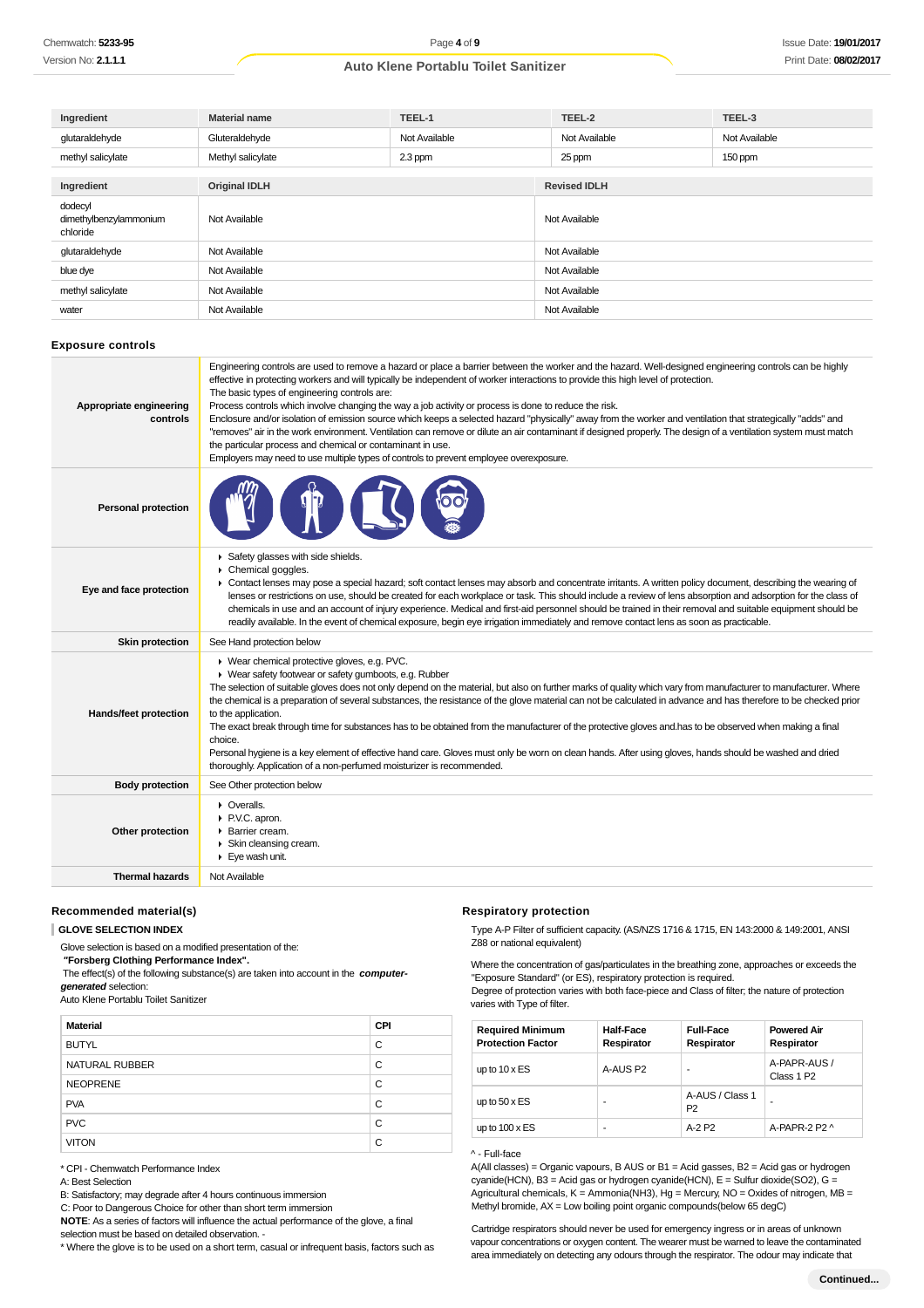"feel" or convenience (e.g. disposability), may dictate a choice of gloves which might otherwise be unsuitable following long-term or frequent use. A qualified practitioner should be consulted.

the mask is not functioning properly, that the vapour concentration is too high, or that the mask is not properly fitted. Because of these limitations, only restricted use of cartridge respirators is considered appropriate.

## **SECTION 9 PHYSICAL AND CHEMICAL PROPERTIES**

| Information on basic physical and chemical properties |                                |                                                   |                |
|-------------------------------------------------------|--------------------------------|---------------------------------------------------|----------------|
| Appearance                                            | Blue liquid; mixes with water. |                                                   |                |
|                                                       |                                |                                                   |                |
| <b>Physical state</b>                                 | Liquid                         | Relative density (Water = $1$ )                   | 0.9            |
| Odour                                                 | Not Available                  | <b>Partition coefficient</b><br>n-octanol / water | Not Available  |
| <b>Odour threshold</b>                                | Not Available                  | <b>Auto-ignition temperature</b><br>$(^{\circ}C)$ | Not Applicable |
| pH (as supplied)                                      | $6 - 7$                        | Decomposition<br>temperature                      | Not Available  |
| Melting point / freezing<br>point (°C)                | Not Available                  | <b>Viscosity (cSt)</b>                            | Not Available  |
| Initial boiling point and<br>boiling range (°C)       | Not Available                  | Molecular weight (g/mol)                          | Not Applicable |
| Flash point (°C)                                      | Not Applicable                 | <b>Taste</b>                                      | Not Available  |
| <b>Evaporation rate</b>                               | Not Available                  | <b>Explosive properties</b>                       | Not Available  |
| Flammability                                          | Not Applicable                 | <b>Oxidising properties</b>                       | Not Available  |
| Upper Explosive Limit (%)                             | Not Applicable                 | Surface Tension (dyn/cm or<br>$mN/m$ )            | Not Available  |
| Lower Explosive Limit (%)                             | Not Applicable                 | <b>Volatile Component (%vol)</b>                  | Not Available  |
| Vapour pressure (kPa)                                 | Not Available                  | Gas group                                         | Not Available  |
| Solubility in water (g/L)                             | Miscible                       | pH as a solution (1%)                             | Not Available  |
| Vapour density (Air = 1)                              | Not Available                  | VOC g/L                                           | Not Available  |

#### **SECTION 10 STABILITY AND REACTIVITY**

| Reactivity                                 | See section 7                                                                                                                                            |
|--------------------------------------------|----------------------------------------------------------------------------------------------------------------------------------------------------------|
| <b>Chemical stability</b>                  | • Unstable in the presence of incompatible materials.<br>$\blacktriangleright$ Product is considered stable.<br>Hazardous polymerisation will not occur. |
| Possibility of hazardous<br>reactions      | See section 7                                                                                                                                            |
| <b>Conditions to avoid</b>                 | See section 7                                                                                                                                            |
| Incompatible materials                     | See section 7                                                                                                                                            |
| <b>Hazardous decomposition</b><br>products | See section 5                                                                                                                                            |

## **SECTION 11 TOXICOLOGICAL INFORMATION**

#### **Information on toxicological effects**

| Inhaled                           | The material is not thought to produce adverse health effects or irritation of the respiratory tract (as classified by EC Directives using animal models).<br>Nevertheless, good hygiene practice requires that exposure be kept to a minimum and that suitable control measures be used in an occupational setting.<br>Not normally a hazard due to non-volatile nature of product                                                                                      |                                 |  |
|-----------------------------------|--------------------------------------------------------------------------------------------------------------------------------------------------------------------------------------------------------------------------------------------------------------------------------------------------------------------------------------------------------------------------------------------------------------------------------------------------------------------------|---------------------------------|--|
| Ingestion                         | Considered an unlikely route of entry in commercial/industrial environments Ingestion may result in nausea, abdominal irritation, pain and vomiting                                                                                                                                                                                                                                                                                                                      |                                 |  |
| <b>Skin Contact</b>               | This material can cause inflammation of the skin on contact in some persons.<br>The material may accentuate any pre-existing dermatitis condition                                                                                                                                                                                                                                                                                                                        |                                 |  |
| Eye                               | This material can cause eye irritation and damage in some persons.                                                                                                                                                                                                                                                                                                                                                                                                       |                                 |  |
| Chronic                           | Long-term exposure to the product is not thought to produce chronic effects adverse to the health (as classified by EC Directives using animal models);<br>nevertheless exposure by all routes should be minimised as a matter of course.<br>As with any chemical product, contact with unprotected bare skin; inhalation of vapour, mist or dust in work place atmosphere; or ingestion in any form, should<br>be avoided by observing good occupational work practice. |                                 |  |
|                                   |                                                                                                                                                                                                                                                                                                                                                                                                                                                                          |                                 |  |
| Auto Klene Portablu Toilet        | <b>TOXICITY</b>                                                                                                                                                                                                                                                                                                                                                                                                                                                          | <b>IRRITATION</b>               |  |
| <b>Sanitizer</b>                  | Not Available                                                                                                                                                                                                                                                                                                                                                                                                                                                            | Not Available                   |  |
|                                   | <b>TOXICITY</b>                                                                                                                                                                                                                                                                                                                                                                                                                                                          | <b>IRRITATION</b>               |  |
| dodecyl<br>dimethylbenzylammonium | Oral (rat) LD50: 400 mg/kg <sup>[2]</sup>                                                                                                                                                                                                                                                                                                                                                                                                                                | Eye (rabbit): 1 mg              |  |
| chloride                          |                                                                                                                                                                                                                                                                                                                                                                                                                                                                          | Skin (rabbit): 1 mg/24h         |  |
|                                   | <b>TOXICITY</b>                                                                                                                                                                                                                                                                                                                                                                                                                                                          | <b>IRRITATION</b>               |  |
| glutaraldehyde                    | dermal (rat) LD50: 1771.2 mg/kg <sup>[1]</sup>                                                                                                                                                                                                                                                                                                                                                                                                                           | Eye (rabbit): 0.25mg/24h-SEVERE |  |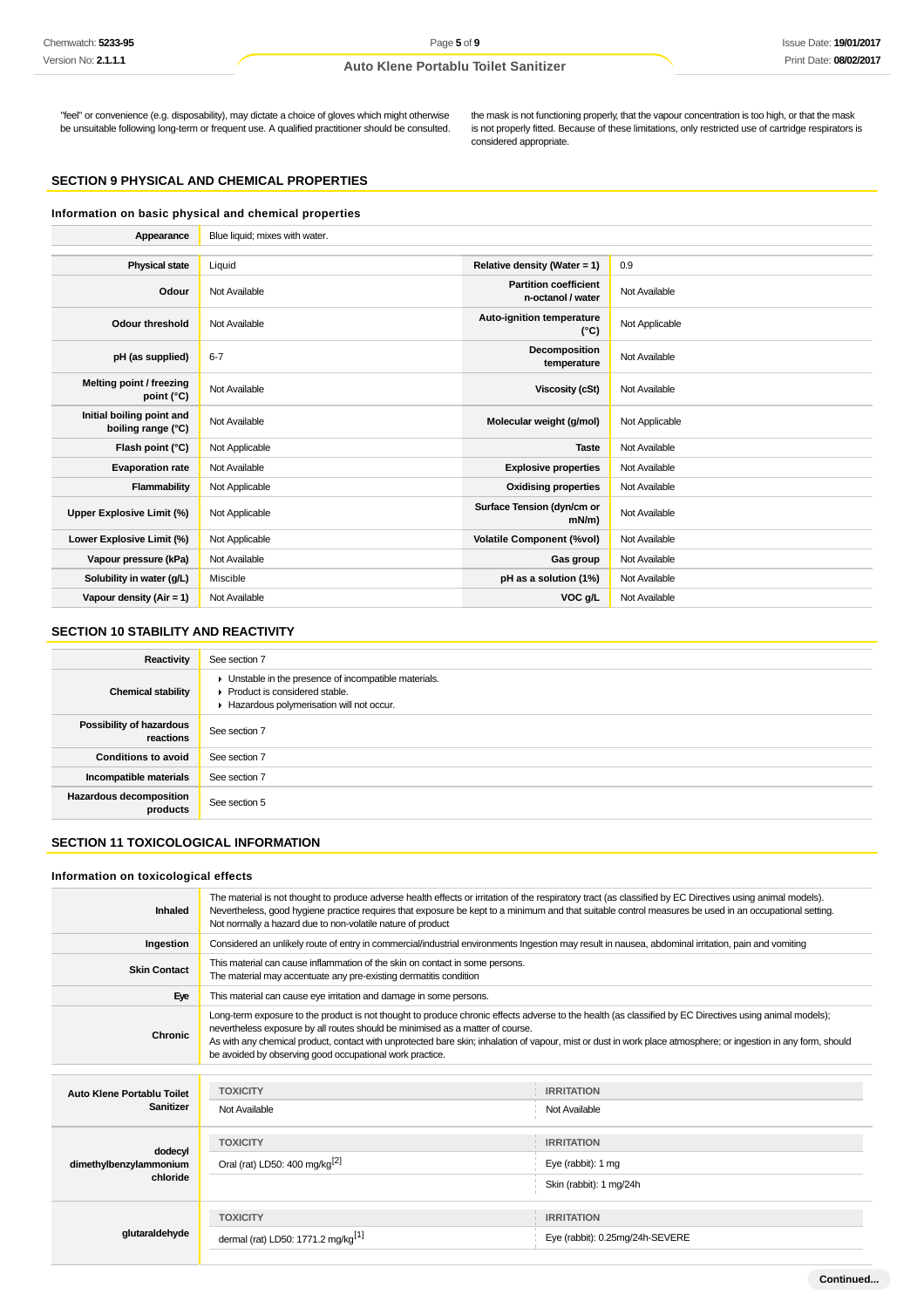|                   | Inhalation (rat) LC50: 0.48 mg/L/4hr <sup>[2]</sup>                                                                                                                                                                             | Eye (rabbit): 1 mg-SEVERE             |  |
|-------------------|---------------------------------------------------------------------------------------------------------------------------------------------------------------------------------------------------------------------------------|---------------------------------------|--|
|                   | Oral (rat) LD50: 770.4 mg/kg <sup>[1]</sup>                                                                                                                                                                                     | Skin (human): 6 mg/3d-int-SEVERE      |  |
|                   |                                                                                                                                                                                                                                 | Skin (rabbit): 13 mg open-mild        |  |
|                   |                                                                                                                                                                                                                                 | Skin (rabbit): 2 mg/24h-SEVERE        |  |
|                   | <b>TOXICITY</b>                                                                                                                                                                                                                 | <b>IRRITATION</b>                     |  |
| methyl salicylate | dermal (rat) LD50: $>=$ 2500 mg/kg <sup>[1]</sup>                                                                                                                                                                               | Eye (rabbit): 500 mg/24 h - mild      |  |
|                   | Oral (rat) LD50: 887 mg/kg <sup>[2]</sup>                                                                                                                                                                                       | Skin (rabbit): 500 mg/24 h - moderate |  |
|                   | <b>TOXICITY</b>                                                                                                                                                                                                                 | <b>IRRITATION</b>                     |  |
| water             | Oral (rat) LD50: >90000 mg/kg <sup>[2]</sup>                                                                                                                                                                                    | Not Available                         |  |
|                   |                                                                                                                                                                                                                                 |                                       |  |
| Legend:           | 1. Value obtained from Europe ECHA Registered Substances - Acute toxicity 2.* Value obtained from manufacturer's SDS. Unless otherwise specified data<br>extracted from RTECS - Register of Toxic Effect of chemical Substances |                                       |  |

| <b>DODECYL</b><br>DIMETHYLBENZYLAMMONIUM<br><b>CHLORIDE</b> | for acid mists, aerosols, vapours<br>Data from assays for genotoxic activity in vitro suggest that eukaryotic cells are susceptible to genetic damage when the pH falls to about 6.5. Cells from<br>the respiratory tract have not been examined in this respect. Mucous secretion may protect the cells of the airways from direct exposure to inhaled acidic<br>mists, just as mucous plays an important role in protecting the gastric epithelium from its auto-secreted hydrochloric acid. In considering whether pH itself<br>induces genotoxic events in vivo in the respiratory system, comparison should be made with the human stomach, in which gastric juice may be at pH 1-2<br>under fasting or nocturnal conditions, and with the human urinary bladder, in which the pH of urine can range from <5 to > 7 and normally averages 6.2.<br>Furthermore, exposures to low pH in vivo differ from exposures in vitro in that, in vivo, only a portion of the cell surface is subjected to the adverse<br>conditions, so that perturbation of intracellular homeostasis may be maintained more readily than in vitro.<br>Alkyldimethylbenzylammonium chlorides are in the list of dangerous substances of council directive, classified as "harmful in contact with skin and on<br>ingestion", and "corrosive and very toxic to aquatic organisms". It can cause dose dependent skin and eye irritation with possible deterioration of vision,<br>possible sensitisation in those with pre-existing eczema. It does not cause cancer, genetic defect, foetal or developmental abnormality.                                                                                                                                                                                                                                                                                                                                                                                                                                                                                                                                                                                                                                                                                                                                                                                                                                                                                                                                                                                                                                                                                                                                                                                                                                                                                                                                                                                                                                                                                                                                                                                                                                                                                                                                                                                                                                                                                                                                                                                                                                                                                                                                                                                                                                                                                                                                                                                                                                                                                                                                                                                                                                                                                                                                                                                                                                                                                                                                                                                                                                                                                                                                                                                                                                                                                                                                                                                                                                                                                                                                                                                                                                                                                                                                                                                                                                                                                                                                                                                                                                                                                |
|-------------------------------------------------------------|------------------------------------------------------------------------------------------------------------------------------------------------------------------------------------------------------------------------------------------------------------------------------------------------------------------------------------------------------------------------------------------------------------------------------------------------------------------------------------------------------------------------------------------------------------------------------------------------------------------------------------------------------------------------------------------------------------------------------------------------------------------------------------------------------------------------------------------------------------------------------------------------------------------------------------------------------------------------------------------------------------------------------------------------------------------------------------------------------------------------------------------------------------------------------------------------------------------------------------------------------------------------------------------------------------------------------------------------------------------------------------------------------------------------------------------------------------------------------------------------------------------------------------------------------------------------------------------------------------------------------------------------------------------------------------------------------------------------------------------------------------------------------------------------------------------------------------------------------------------------------------------------------------------------------------------------------------------------------------------------------------------------------------------------------------------------------------------------------------------------------------------------------------------------------------------------------------------------------------------------------------------------------------------------------------------------------------------------------------------------------------------------------------------------------------------------------------------------------------------------------------------------------------------------------------------------------------------------------------------------------------------------------------------------------------------------------------------------------------------------------------------------------------------------------------------------------------------------------------------------------------------------------------------------------------------------------------------------------------------------------------------------------------------------------------------------------------------------------------------------------------------------------------------------------------------------------------------------------------------------------------------------------------------------------------------------------------------------------------------------------------------------------------------------------------------------------------------------------------------------------------------------------------------------------------------------------------------------------------------------------------------------------------------------------------------------------------------------------------------------------------------------------------------------------------------------------------------------------------------------------------------------------------------------------------------------------------------------------------------------------------------------------------------------------------------------------------------------------------------------------------------------------------------------------------------------------------------------------------------------------------------------------------------------------------------------------------------------------------------------------------------------------------------------------------------------------------------------------------------------------------------------------------------------------------------------------------------------------------------------------------------------------------------------------------------------------------------------------------------------------------------------------------------------------------------------------------------------------------------------------------------------------------------------------------------------------------------------------------------------------------------------------------------------------------------------------------------------------------------------------------------------------------------------------------------------------------------------------------------------------------------------------------------------------------------------------------------------------------------------------------------------------------------------------------------------------------------------------------------------------------------------------------------------------------------------------------------------------------------------------------------------------------------------------------|
| <b>GLUTARALDEHYDE</b>                                       | Allergic reactions involving the respiratory tract are usually due to interactions between IgE antibodies and allergens and occur rapidly. Allergic potential<br>of the allergen and period of exposure often determine the severity of symptoms. Some people may be genetically more prone than others, and exposure to<br>other irritants may aggravate symptoms. Allergy causing activity is due to interactions with proteins.<br>Attention should be paid to atopic diathesis, characterised by increased susceptibility to nasal inflammation, asthma and eczema.<br>Exogenous allergic alveolitis is induced essentially by allergen specific immune-complexes of the IgG type; cell-mediated reactions (T lymphocytes) may<br>be involved. Such allergy is of the delayed type with onset up to four hours following exposure.<br>Animal testing shows that glutaraldehyde has a high acute toxicity through inhalation and it may cause lung damage. It is corrosive to the skin and eyes and<br>exposure to its vapours has caused irritation to the nose and breathing difficulties. It can sensitise skin and irritate the joints in animal testing. Prolonged<br>skin contact can result in absorption through the skin (although absorption rates are low) according to laboratory testing with human skin tissue. It is not<br>known whether glutaraldehyde causes genetic damage.                                                                                                                                                                                                                                                                                                                                                                                                                                                                                                                                                                                                                                                                                                                                                                                                                                                                                                                                                                                                                                                                                                                                                                                                                                                                                                                                                                                                                                                                                                                                                                                                                                                                                                                                                                                                                                                                                                                                                                                                                                                                                                                                                                                                                                                                                                                                                                                                                                                                                                                                                                                                                                                                                                                                                                                                                                                                                                                                                                                                                                                                                                                                                                                                                                                                                                                                                                                                                                                                                                                                                                                                                                                                                                                                                                                                                                                                                                                                                                                                                                                                                                                                                                                                                                                                                  |
| <b>METHYL SALICYLATE</b>                                    | Adverse reactions to fragrances in perfumes and in fragranced cosmetic products include allergic contact dermatitis, irritant contact dermatitis,<br>photosensitivity, immediate contact reactions (contact urticaria), and pigmented contact dermatitis. Airborne and connubial contact dermatitis occur.<br>Intolerance to perfumes, by inhalation, may occur if the perfume contains a sensitising principal. Symptoms may vary from general illness, coughing,<br>phlegm, wheezing, chest-tightness, headache, exertional dyspnoea, acute respiratory illness, hayfever, and other respiratory diseases (including asthma).<br>Perfumes can induce hyper-reactivity of the respiratory tract without producing an IgE-mediated allergy or demonstrable respiratory obstruction. This was<br>shown by placebo-controlled challenges of nine patients to "perfume mix". The same patients were also subject to perfume provocation, with or without a<br>carbon filter mask, to ascertain whether breathing through a filter with active carbon would prevent symptoms.<br>Fragrance allergens act as haptens, i.e. low molecular weight chemicals that are immunogenic only when attached to a carrier protein. However, not all<br>sensitising fragrance chemicals are directly reactive, but require previous activation. A prehapten is a chemical that itself is non- or low-sensitising, but<br>that is transformed into a hapten outside the skin by simple chemical transformation (air oxidation, photoactivation) and without the requirement of specific<br>enzymatic systems. A prohapten is a chemical that itself is non- or low-sensitising but that is transformed into a hapten in the skin (bioactivation) usually via<br>enzyme catalysis. It is not always possible to know whether a particular allergen that is not directly reactive acts as a prehapten or as a prohapten, or both,<br>because air oxidation and bioactivation can often give the same product (geraniol is an example). Some chemicals might act by all three pathways.<br><b>Prohaptens</b><br>Compounds that are bioactivated in the skin and thereby form haptens are referred to as prohaptens.<br>For certain benzyl derivatives:<br>The members of this group are rapidly absorbed through the gastrointestinal tract, metabolised primarily in the liver, and excreted primarily in the urine<br>either unchanged or as conjugates of benzoic acid derivatives. At high dose levels, gut micro-organisms may act to produce minor amounts of breakdown<br>products. However, no adverse effects have been reported even at repeated high doses. Similarly, no effects were observed on reproduction, foetal<br>development and tumour potential.<br>A member or analogue of a group of hydroxy and alkoxy-substituted benzyl derivatives generally regarded as safe (GRAS) based in part on their<br>self-limiting properties as flavouring substances in food; their rapid absorption. metabolic detoxification, and excretion in humans and other animals, their<br>low level of flavour use, the wide margin of safety between the conservative estimates of intake and the no-observed-adverse effect levels determined from<br>chronic and subchronic studies and the lack of significant genotoxic and mutagenic potential. This evidence of safety is supported by the fact that the intake<br>of benzyl derivatives as natural components of traditional foods is greater than the intake as intentionally added flavouring substances.<br>All members of this group are aromatic primary alcohols, aldehydes, carboxylic acids or their corresponding esters or acetals. The structural features<br>common to all members of the group is a primary oxygenated functional group bonded directly to a benzene ring. The ring also contains hydroxy or alkoxy<br>substituents.<br>The hydroxy- and alkoxy- substituted benzyl derivatives are raidly absorbed by the gastrointestinal tract, metabolised in the liver to yield benzoic acid<br>derivatives and excreted primarily in the urine either unchanged or conjugated.<br>The salicylates are well absorbed by the oral route, and oral bioavailability is assumed to be 100%. Absorption by the dermal route in<br>humans is more limited with bioavailability in the range of 11.8-30.7%.<br>The salicylates are expected to undergo extensive hydrolysis, primarily in the liver, to salicylic acid which is conjugated with either glycine<br>or glucuronide and is excreted in the urine as salicyluric acid and acyl and phenolic glucuronides. The hydrolyzed side chains are metabolized<br>by common and well-characterized metabolic pathways leading to the formation of innocuous end products. The expected metabolism of the<br>salicylates does not present toxicological concerns.<br>The acute dermal toxicity of the salicylates is very low, with LD50 values in rabbits reported to be greater than 5000 mg/kg body weight.<br>The acute oral toxicity of the salicylates is moderate, with toxicity generally decreasing with increasing size of the ester R-group and with<br>LD50's between 1000 and >5000 g/kg.<br>The material may produce severe irritation to the eye causing pronounced inflammation. Repeated or prolonged exposure to irritants may produce<br>conjunctivitis.<br>Not irritating to human skin at concentrations of 8% in mineral oil* Not sensitising to human skin at concentrations of 8% in mineral oil* Not sensitising to<br>guinea pig (Magnusson and Kligman method) * Not irritating to rabbits on ocular application * Ames test: negative* * Rhodia MSDS |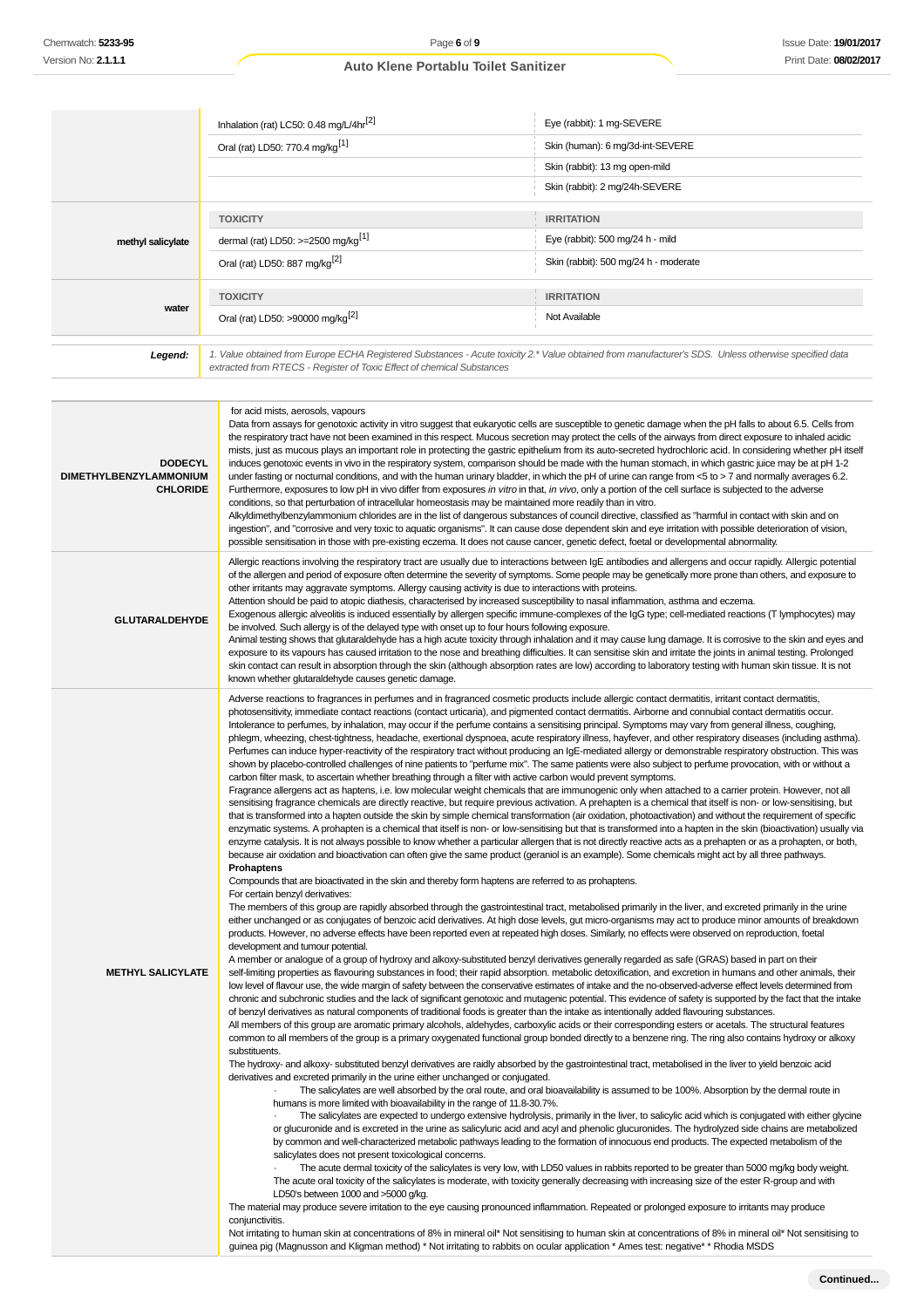| <b>WATER</b>                                                                                                                        | No significant acute toxicological data identified in literature search.                                                                                                                                                                                                                                                                                                                                                                                                                                                                                                                                                                                                                                                                                                                                                                                                                                                                                                                                                                                                                                                                                                                                                                                                                                                                   |                     |  |
|-------------------------------------------------------------------------------------------------------------------------------------|--------------------------------------------------------------------------------------------------------------------------------------------------------------------------------------------------------------------------------------------------------------------------------------------------------------------------------------------------------------------------------------------------------------------------------------------------------------------------------------------------------------------------------------------------------------------------------------------------------------------------------------------------------------------------------------------------------------------------------------------------------------------------------------------------------------------------------------------------------------------------------------------------------------------------------------------------------------------------------------------------------------------------------------------------------------------------------------------------------------------------------------------------------------------------------------------------------------------------------------------------------------------------------------------------------------------------------------------|---------------------|--|
| <b>DODECYL</b><br><b>DIMETHYLBENZYLAMMONIUM</b><br><b>CHLORIDE &amp;</b><br><b>GLUTARALDEHYDE &amp; METHYL</b><br><b>SALICYLATE</b> | Asthma-like symptoms may continue for months or even years after exposure to the material ceases. This may be due to a non-allergenic condition known<br>as reactive airways dysfunction syndrome (RADS) which can occur following exposure to high levels of highly irritating compound. Key criteria for the<br>diagnosis of RADS include the absence of preceding respiratory disease, in a non-atopic individual, with abrupt onset of persistent asthma-like symptoms<br>within minutes to hours of a documented exposure to the irritant. A reversible airflow pattern, on spirometry, with the presence of moderate to severe<br>bronchial hyperreactivity on methacholine challenge testing and the lack of minimal lymphocytic inflammation, without eosinophilia, have also been included<br>in the criteria for diagnosis of RADS. RADS (or asthma) following an irritating inhalation is an infrequent disorder with rates related to the concentration<br>of and duration of exposure to the irritating substance. Industrial bronchitis, on the other hand, is a disorder that occurs as result of exposure due to high<br>concentrations of irritating substance (often particulate in nature) and is completely reversible after exposure ceases. The disorder is characterised by<br>dyspnea, cough and mucus production. |                     |  |
| <b>GLUTARALDEHYDE &amp; METHYL</b><br><b>SALICYLATE</b>                                                                             | The following information refers to contact allergens as a group and may not be specific to this product.<br>Contact allergies quickly manifest themselves as contact eczema, more rarely as urticaria or Quincke's oedema. The pathogenesis of contact eczema<br>involves a cell-mediated (T lymphocytes) immune reaction of the delayed type. Other allergic skin reactions, e.g. contact urticaria, involve antibody-<br>mediated immune reactions. The significance of the contact allergen is not simply determined by its sensitisation potential: the distribution of the substance<br>and the opportunities for contact with it are equally important. A weakly sensitising substance which is widely distributed can be a more important allergen<br>than one with stronger sensitising potential with which few individuals come into contact. From a clinical point of view, substances are noteworthy if they<br>produce an allergic test reaction in more than 1% of the persons tested.                                                                                                                                                                                                                                                                                                                                      |                     |  |
| <b>GLUTARALDEHYDE &amp; METHYL</b><br><b>SALICYLATE</b>                                                                             | The material may cause severe skin irritation after prolonged or repeated exposure and may produce on contact skin redness, swelling, the production of<br>vesicles, scaling and thickening of the skin. Repeated exposures may produce severe ulceration.                                                                                                                                                                                                                                                                                                                                                                                                                                                                                                                                                                                                                                                                                                                                                                                                                                                                                                                                                                                                                                                                                 |                     |  |
| <b>Acute Toxicity</b>                                                                                                               | ல<br>Carcinogenicity                                                                                                                                                                                                                                                                                                                                                                                                                                                                                                                                                                                                                                                                                                                                                                                                                                                                                                                                                                                                                                                                                                                                                                                                                                                                                                                       | ◎                   |  |
| <b>Skin Irritation/Corrosion</b>                                                                                                    | ✔<br>Reproductivity                                                                                                                                                                                                                                                                                                                                                                                                                                                                                                                                                                                                                                                                                                                                                                                                                                                                                                                                                                                                                                                                                                                                                                                                                                                                                                                        | ◎                   |  |
| <b>Serious Eye</b><br>Damage/Irritation                                                                                             | ✔<br><b>STOT - Single Exposure</b>                                                                                                                                                                                                                                                                                                                                                                                                                                                                                                                                                                                                                                                                                                                                                                                                                                                                                                                                                                                                                                                                                                                                                                                                                                                                                                         | O                   |  |
| <b>Respiratory or Skin</b><br>sensitisation                                                                                         | Q<br><b>STOT - Repeated Exposure</b>                                                                                                                                                                                                                                                                                                                                                                                                                                                                                                                                                                                                                                                                                                                                                                                                                                                                                                                                                                                                                                                                                                                                                                                                                                                                                                       | $\circlearrowright$ |  |
| Mutagenicity                                                                                                                        | <b>Aspiration Hazard</b>                                                                                                                                                                                                                                                                                                                                                                                                                                                                                                                                                                                                                                                                                                                                                                                                                                                                                                                                                                                                                                                                                                                                                                                                                                                                                                                   | N                   |  |

Legend:  $\blacktriangleright$  - Data available but does not fill the criteria for classification<br>  $\blacktriangleright$  - Data available to make classification

 $\bigcirc$  – Data Not Available to make classification

## **SECTION 12 ECOLOGICAL INFORMATION**

#### **Toxicity**

| Ingredient        | Endpoint    | <b>Test Duration (hr)</b>                                                    | <b>Species</b>                                                                                                                                                                                                                                                                                           | Value               | Source         |
|-------------------|-------------|------------------------------------------------------------------------------|----------------------------------------------------------------------------------------------------------------------------------------------------------------------------------------------------------------------------------------------------------------------------------------------------------|---------------------|----------------|
| glutaraldehyde    | LC50        | 96                                                                           | Fish                                                                                                                                                                                                                                                                                                     | 3.5 <sub>mq/L</sub> | 4              |
| glutaraldehyde    | EC50        | 48                                                                           | Crustacea                                                                                                                                                                                                                                                                                                | $0.75$ mg/L         | $\overline{4}$ |
| glutaraldehyde    | <b>EC50</b> | 72                                                                           | Algae or other aquatic plants                                                                                                                                                                                                                                                                            | $=0.61$ mg/L        |                |
| glutaraldehyde    | <b>EC20</b> | 72                                                                           | Algae or other aquatic plants                                                                                                                                                                                                                                                                            | $=0.08$ mg/L        |                |
| glutaraldehyde    | <b>NOEC</b> | 96                                                                           | Crustacea                                                                                                                                                                                                                                                                                                | $<$ 0.089mg/L       | $\overline{2}$ |
| methyl salicylate | <b>LC50</b> | 96                                                                           | Fish                                                                                                                                                                                                                                                                                                     | 9.543mg/L           | 3              |
| methyl salicylate | EC50        | 48                                                                           | Crustacea                                                                                                                                                                                                                                                                                                | 28mg/L              | 2              |
| methyl salicylate | EC50        | 96                                                                           | Algae or other aquatic plants                                                                                                                                                                                                                                                                            | $0.895$ mg/L        | 3              |
| methyl salicylate | <b>EC50</b> | 72                                                                           | Algae or other aquatic plants                                                                                                                                                                                                                                                                            | $1.1$ mg/L          | $\overline{2}$ |
| methyl salicylate | <b>NOEC</b> | 72                                                                           | Algae or other aquatic plants                                                                                                                                                                                                                                                                            | $0.79$ mg/L         | $\overline{2}$ |
| Legend:           |             | Bioconcentration Data 7. METI (Japan) - Bioconcentration Data 8. Vendor Data | Extracted from 1. IUCLID Toxicity Data 2. Europe ECHA Registered Substances - Ecotoxicological Information - Aquatic Toxicity 3. EPIWIN Suite V3.12 -<br>Aquatic Toxicity Data (Estimated) 4. US EPA, Ecotox database - Aquatic Toxicity Data 5. ECETOC Aquatic Hazard Assessment Data 6. NITE (Japan) - |                     |                |

Harmful to aquatic organisms.

## **Persistence and degradability**

| Ingredient                                    | Persistence: Water/Soil | Persistence: Air |
|-----------------------------------------------|-------------------------|------------------|
| dodecyl<br>dimethylbenzylammonium<br>chloride | <b>HIGH</b>             | <b>HIGH</b>      |
| glutaraldehyde                                | LOW                     | LOW              |
| methyl salicylate                             | LOW                     | LOW              |
| water                                         | <b>LOW</b>              | LOW              |

## **Bioaccumulative potential**

| Ingredient                                    | <b>Bioaccumulation</b>    |
|-----------------------------------------------|---------------------------|
| dodecyl<br>dimethylbenzylammonium<br>chloride | $HIGH (LogKOW = 4.9281)$  |
| glutaraldehyde                                | LOW (LogKOW = $-0.1821$ ) |
| methyl salicylate                             | $LOW (LogKOW = 2.55)$     |
| water                                         | LOW (LogKOW = $-1.38$ )   |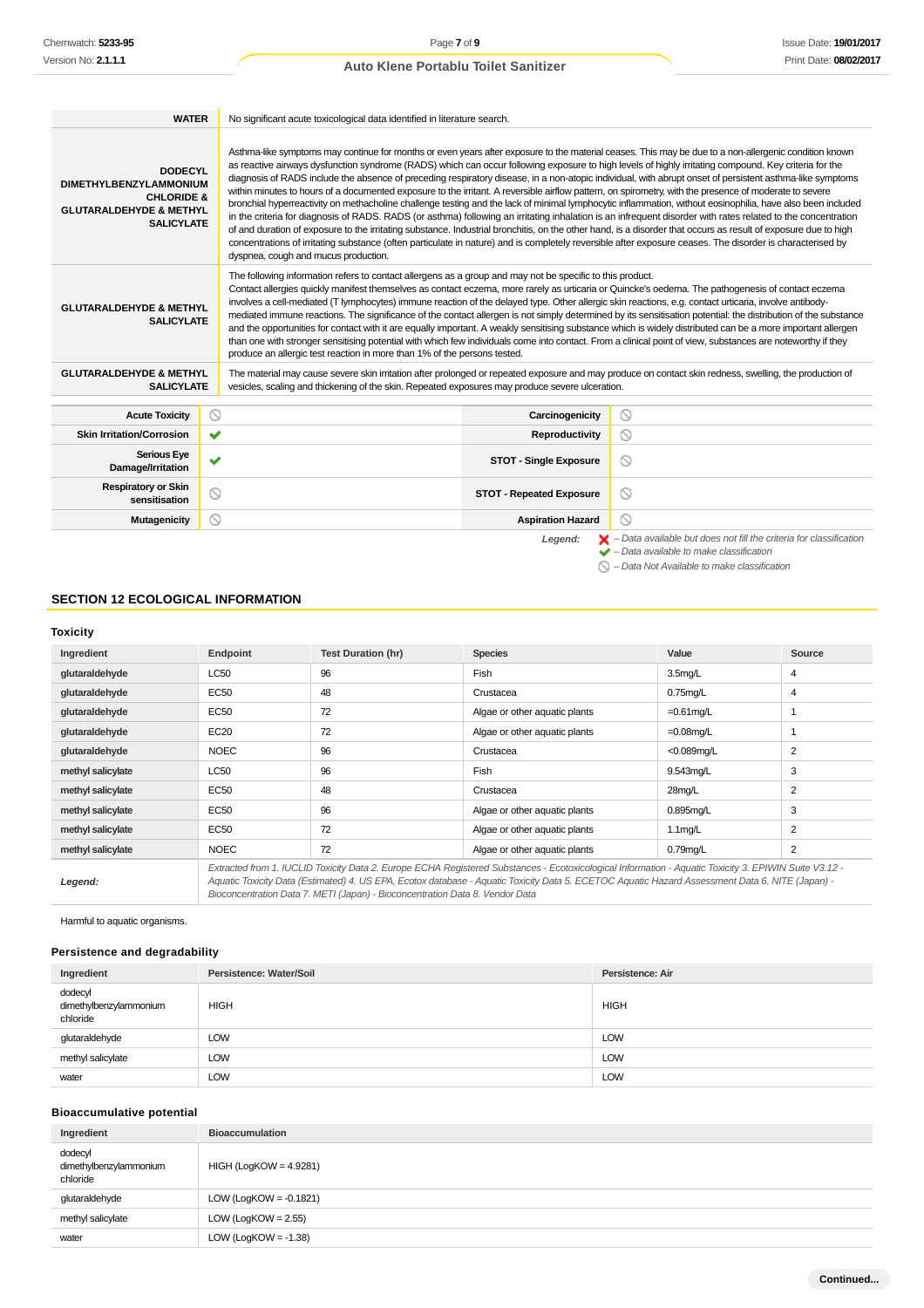## **Mobility in soil**

| Ingredient                                    | <b>Mobility</b>       |
|-----------------------------------------------|-----------------------|
| dodecyl<br>dimethylbenzylammonium<br>chloride | $LOW (KOC = 607500)$  |
| glutaraldehyde                                | $HIGH (KOC = 1.094)$  |
| methyl salicylate                             | LOW ( $KOC = 128.2$ ) |
| water                                         | LOW ( $KOC = 14.3$ )  |

#### **SECTION 13 DISPOSAL CONSIDERATIONS**

#### **Waste treatment methods**

|                            | Legislation addressing waste disposal requirements may differ by country, state and/ or territory. Each user must refer to laws operating in their area. In some<br>areas, certain wastes must be tracked. |
|----------------------------|------------------------------------------------------------------------------------------------------------------------------------------------------------------------------------------------------------|
|                            | A Hierarchy of Controls seems to be common - the user should investigate:                                                                                                                                  |
|                            | Reduction                                                                                                                                                                                                  |
|                            | $\blacktriangleright$ Reuse                                                                                                                                                                                |
|                            | $\triangleright$ Recycling                                                                                                                                                                                 |
|                            | Disposal (if all else fails)                                                                                                                                                                               |
|                            | This material may be recycled if unused, or if it has not been contaminated so as to make it unsuitable for its intended use. If it has been contaminated, it may be                                       |
|                            | possible to reclaim the product by filtration, distillation or some other means. Shelf life considerations should also be applied in making decisions of this type.                                        |
| <b>Product / Packaging</b> | Note that properties of a material may change in use, and recycling or reuse may not always be appropriate.                                                                                                |
| disposal                   | DO NOT allow wash water from cleaning or process equipment to enter drains.                                                                                                                                |
|                            | It may be necessary to collect all wash water for treatment before disposal.                                                                                                                               |
|                            | In all cases disposal to sewer may be subject to local laws and regulations and these should be considered first.                                                                                          |
|                            | • Where in doubt contact the responsible authority.                                                                                                                                                        |
|                            | Recycle wherever possible.                                                                                                                                                                                 |
|                            | ► Consult manufacturer for recycling options or consult local or regional waste management authority for disposal if no suitable treatment or disposal facility                                            |
|                            | can be identified.                                                                                                                                                                                         |
|                            | ► Dispose of by: burial in a land-fill specifically licenced to accept chemical and / or pharmaceutical wastes or incineration in a licenced apparatus (after                                              |
|                            | admixture with suitable combustible material).                                                                                                                                                             |
|                            | • Decontaminate empty containers. Observe all label safeguards until containers are cleaned and destroyed.                                                                                                 |
|                            |                                                                                                                                                                                                            |

## **SECTION 14 TRANSPORT INFORMATION**

#### **Labels Required**

| $\overline{\phantom{a}}$<br>ن ۱۷<br>$\sim$ |
|--------------------------------------------|
|                                            |

**Land transport (ADG): NOT REGULATED FOR TRANSPORT OF DANGEROUS GOODS**

**Air transport (ICAO-IATA / DGR): NOT REGULATED FOR TRANSPORT OF DANGEROUS GOODS**

**Sea transport (IMDG-Code / GGVSee): NOT REGULATED FOR TRANSPORT OF DANGEROUS GOODS**

**Transport in bulk according to Annex II of MARPOL and the IBC code** Not Applicable

#### **SECTION 15 REGULATORY INFORMATION**

**Safety, health and environmental regulations / legislation specific for the substance or mixture**

**DODECYL DIMETHYLBENZYLAMMONIUM CHLORIDE(139-07-1) IS FOUND ON THE FOLLOWING REGULATORY LISTS**

Australia Inventory of Chemical Substances (AICS)

#### **GLUTARALDEHYDE(111-30-8) IS FOUND ON THE FOLLOWING REGULATORY LISTS**

Australia Exposure Standards

Australia Hazardous Substances Information System - Consolidated Lists

**METHYL SALICYLATE(119-36-8) IS FOUND ON THE FOLLOWING REGULATORY LISTS**

Australia Inventory of Chemical Substances (AICS)

## **WATER(7732-18-5) IS FOUND ON THE FOLLOWING REGULATORY LISTS**

Australia Inventory of Chemical Substances (AICS)

| <b>National Inventory</b>               | <b>Status</b>                                                                         |
|-----------------------------------------|---------------------------------------------------------------------------------------|
| Australia - AICS                        | $\lambda$                                                                             |
| Canada - DSL                            | $\sqrt{}$                                                                             |
| Canada - NDSL                           | N (methyl salicylate; water; dodecyl dimethylbenzylammonium chloride; glutaraldehyde) |
| China - IECSC                           |                                                                                       |
| Europe - EINEC / ELINCS /<br><b>NLP</b> | $\checkmark$                                                                          |

Australia Inventory of Chemical Substances (AICS)